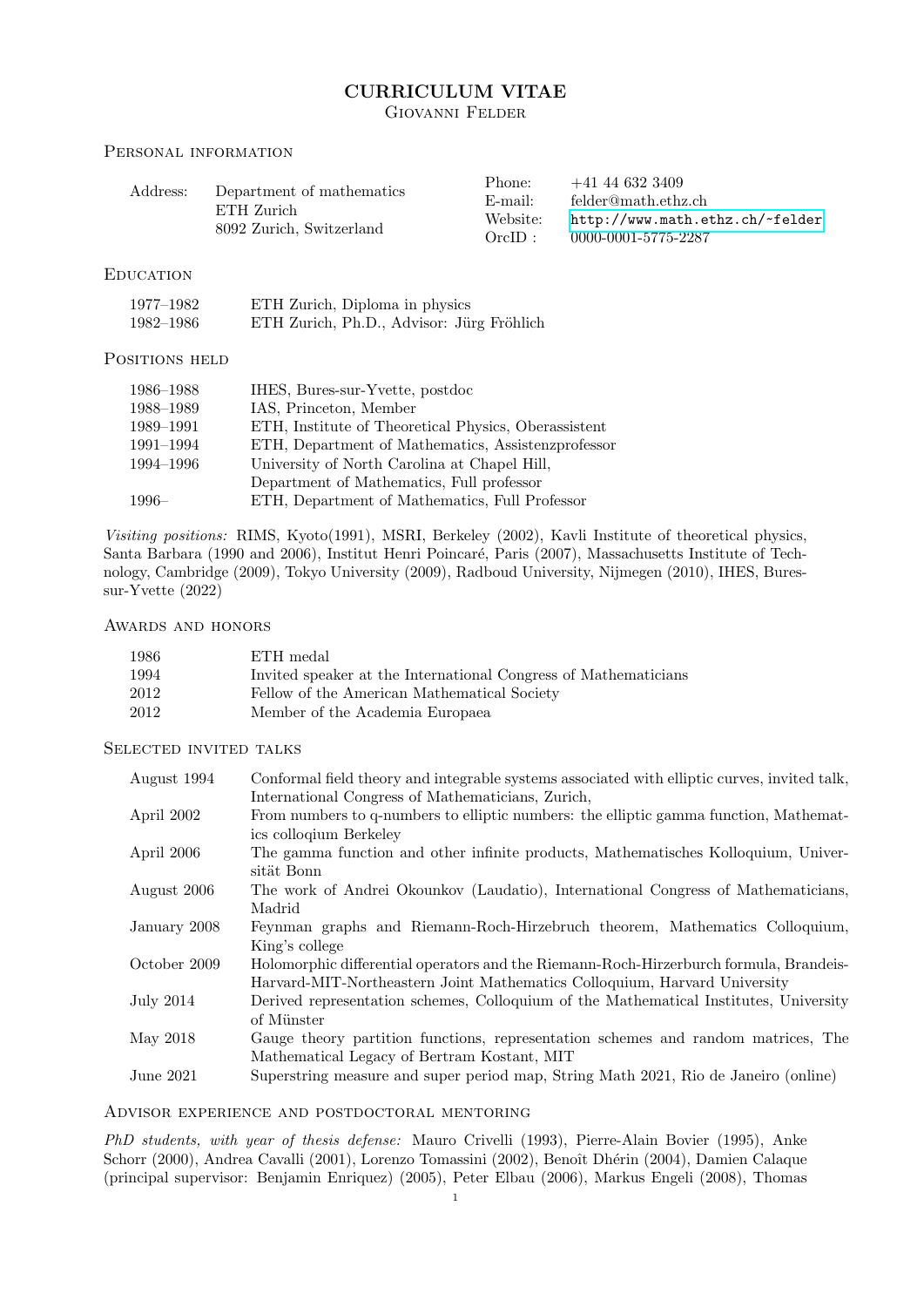Willwacher (2009), Andrea Ferrario (2012), Roman Riser (2012), Leonardo Aguirre (2014), Claude Eicher (2016), Claudio Sibilia (2017), Martin M¨uller-Lennert (2018), Alexander Vitanov (2019), Stefano d'Alesio (current), Jelena Anic (current), Tommaso Botta (current)

Postdocs: Benjamin Enriquez, now professor at the University of Strasbourg, Boris Shoikhet, now professor at the University of Antwerpen, Chenchang Zhu, now professor at the University of Göttingen, Damien Calaque, now professor at the University of Montpellier, Anton Khoroshkin, now lecturer at the Higher School of Economics, Moscow, Giorgia Fortuna, moved to Wolfram Research, Huafeng Zhang, now Maître de conférences at the Univerisity of Lille, Qingtao Chen, now Assistant Professor at NYU Abu Dhabi, Iuliya Beloshapka, now working at Google, Gabriele Rembado, now postdoc at the University of Bonn, Xiaomeng Zhu, now Assistant Professor at Peking University, Michele Schiavina (current)

## PROFESSIONAL SERVICES

Editor of Communication of Mathematical Physics, 1993–1998 Editor of Journal of Mathematical Physics, 2010–2014 Associate Editor of Letters in Mathematical Physics, since 2009 Editor of the SISSA Springer Series, 2019– Editor of Selecta Mathematica, 2020–

Member of the Scientific Board of the Centro Stefano Franscini, 1997–2008 Member of the Research Commission of ETH Zurich, 2004–2009 Expert for mathematics at the Liceo Lugano 2, since 1999 Member of the Scientific Board of the SwissMAP Research Station, since 2020

### **ADMINISTRATION**

| $2004 - 2010$ | Steering Committee of the programme MISGAM (Methods of Integrable Systems)    |
|---------------|-------------------------------------------------------------------------------|
|               | in Geometry and Applied Mathematics) of the European Science Foundation       |
| $2000 -$      | Member of selection committees for high school teachers in the Canton Ticino. |
| $2005 - 2009$ | Chair with T. Kappeler of the Zurich Mathematics Colloquium ETH-University    |
| $2010 - 2011$ | Head of the Department of Mathematics, ETH Zurich                             |
| $2013 - 2019$ | Founding Director of the ETH Institute for Theoretical Studies                |
| 2014–2022     | Co-Director of the National Centre of Competence in Research "SwissMAP"       |

### **GRANTS**

| 1994–1996     | US National Science Foundation grant DMS-9400841                         |
|---------------|--------------------------------------------------------------------------|
| $2000 - 2002$ | Swiss National Science Foundation grant 21-59034.99                      |
| $2002 - 2004$ | Swiss National Science Foundation grant 21-65213.01                      |
| $2003 - 2005$ | Grant of the ETH Research Commission                                     |
| $2004 - 2008$ | Swiss National Science Foundation grant 200020-105450                    |
| $2005 - 2009$ | EU Research Training Network ENIGMA                                      |
|               | (Scientist in charge of the node of Zurich)                              |
| 2007–2009     | Marie Curie Intra-European fellowship, European Commission               |
| 2008–2011     | Swiss National Science Foundation grant 200020-122126                    |
| $2011 - 2014$ | Swiss National Science Foundation ProDoc programme "Geometry, Algebra,   |
|               | and Mathematical Physics", grants PDAMP2_137151, PDFMP2_137195           |
| $2014-$       | National Centre of Competence in Research "SwissMAP – The mathematics of |
|               | physics" of the Swiss National Science Foundation                        |
| $2020 -$      | Swiss National Science Foundation grant 200021_196892                    |

### Selected publications

- [1] Felder, Giovanni. BRST approach to minimal models. Nuclear Phys. B 317 (1989), no. 1, 215–236.
- [2] Felder, Giovanni. Conformal field theory and integrable systems associated to elliptic curves. Proceedings of the International Congress of Mathematicians, Vol. 1, 2 (Zürich, 1994), 1247–1255, Birkhäuser, Basel, 1995.
- [3] Cattaneo, Alberto S.; Felder, Giovanni. A path integral approach to the Kontsevich quantization formula. Comm. Math. Phys. 212 (2000), no. 3, 591–611.
- [4] Felder, Giovanni; Varchenko, Alexander. q-deformed KZB heat equation: completeness, modular properties and SL(3,Z). Adv. Math. 171 (2002), no. 2, 228–275.